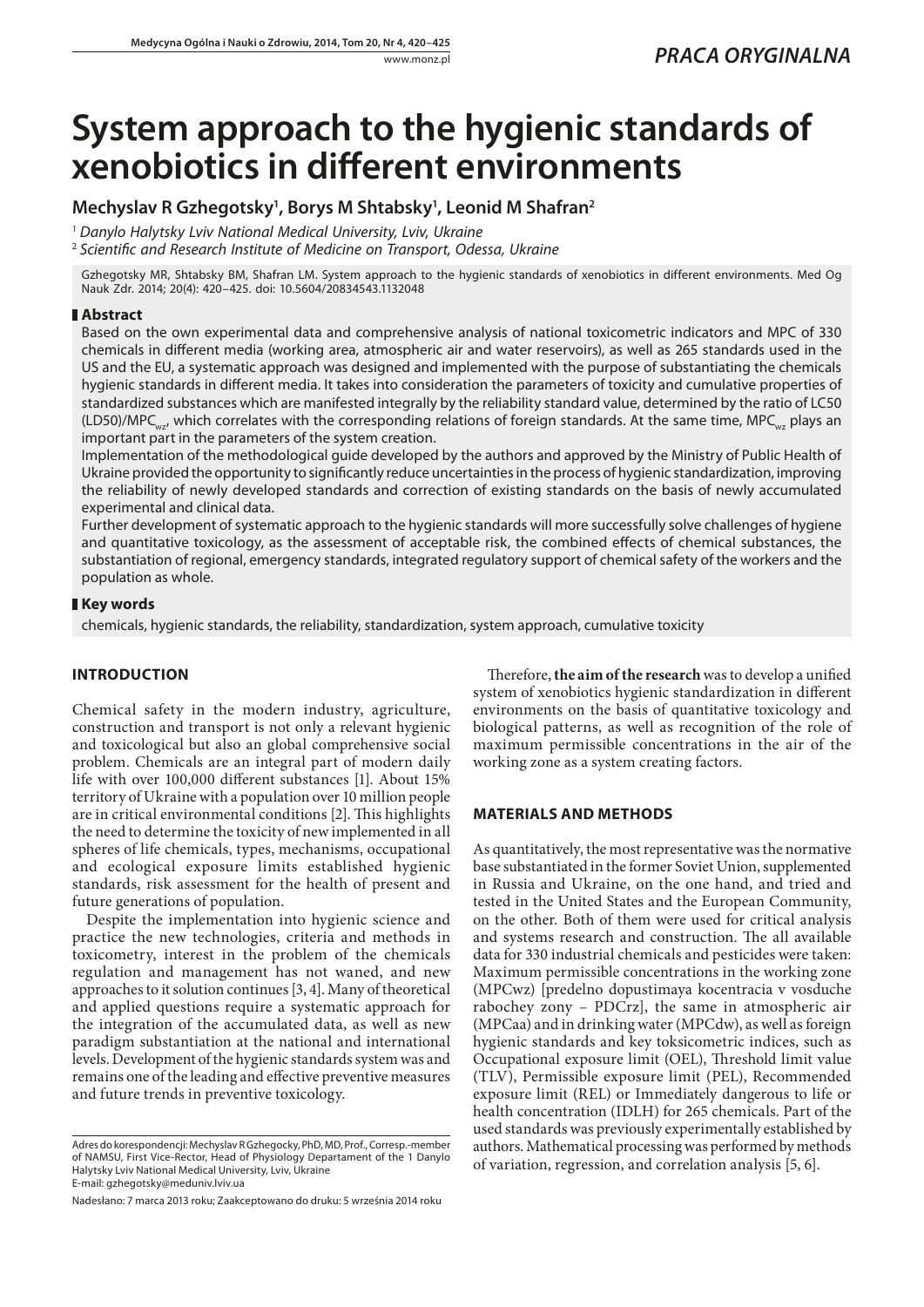Mechyslav R Gzhegotsky, Borys M Shtabsky, Leonid M Shafran . System approach to the hygienic standards of xenobiotics in different environments

#### **THE RESULTS OF THE RESEARCH**

The analysis of the literature sources and our own researches showed that general tendency to ranking, grouping and systematization of the standards can be illustrated by successful search of relationship between chemical structure and biological effects of toxic compounds (QSAR models) [7, 8], their combinations [9, 10]; the initial and intermediate parameters of toxicometry, or defined normative values in the same environment between the standards of substances in various media and with subsequent development of the calculated and experimentally estimated methods for hygienic standards of xenobiotics [11, 12].

Meanwhile it should be recognized that the operational use of the calculating equation of the hygienic standards, existing up to now, is failed due to a significant variation of the data, when compared with those obtained in the experiment. These equations are mainly associated to the physical and chemical properties and chemical structure of the substance and to a much lesser extent – to their biological activity and toxicity. Biomarkers provide more reliable information in this regard [13, 14, 15]. The methods and results of this analysis and calculations remain particular solutions and don't allow to indicate a common conceptual and methodological basis of an unified system of standards.

Therefore, it have to be a tool for operational procedures and a precursor of a new approach to the standardization of xenobiotics. Such is systematic approach (adequate in terms of toxicological, and to a large extent, an alternative solution), based on conception, criteria and methodology for experimental evaluation of the toxicity of chemicals, creation of predictive models, checking the reliability of the system of standards and its invalid elements correction.

System approach, presented in this report, is understood throughout the organization of the entire regulatory infrastructure of xenobiotics based on methodologically defined quantitative relationships between hygienic standards (MPC) of different substances in the same environment and / or the same substance in different environments in the toxicological evidence depending on the medium lethal inhalation value (LC<sub>50</sub>, mg/m<sup>3</sup> of air in experimental condition with the 2 h exposure in mice and  $4 h$  – in rats) and / or by oral pathway (LD<sub>50</sub>, mg/kg of animal body weight) [16, 17].

In this study, as the initial (maximum), based on the toxicity, parameters were taken mean lethal dose  $(LD_{50})$ and/or the concentration  $(LC_{50})$ . In quantitative terms, toxicity is considered as an inverse parameter to the lethal dose (concentration) [18]. Indicators  $LD_{50}$  (LC<sub>50</sub>) are measured objectively, as statistically significant values, which correspond to the maximum value of toxicity, and their relationship to the MPC indicate the range of values of the substance toxic properties (like other derived indicators in toxicometry).

The proposed approach is extended to the hygienic standards such as MPC (its national and international equivalents). It allows you to specify theoretically grounded position in the system of a particular standard in its toxicologically based coordinates. In this vein, the authors further develop the systems concept of the hygienic standards of xenobiotics and discussed a system of connections between the top (at lethal doses and concentrations) toxicity limits and permissible (safe) levels of substances in occupational practice (in the working environment).

Virtually in all countries the standards like MPCwz are oriented on the absence of harmful effects in workers (safety level), which are determined in toxicological experiments on the physiological, biochemical, morphological biomarkers. The more sensitive, specific, and adequate used in experimental studies complex of indices, the more reliable is established standard. Unlike MPC $_{\text{wz}}$  the standarts of MPC $_{\text{av}}$  and MAC $_{\text{dw}}$ designed for chemical safety of the whole population and are focused on the lack of any possible effect (the level of practical indifference). In connection with the latter it should delimited the author positions and the requirements of "zero" concept, which has long been subjected to reasoned criticism. However, regardless of this, daily intake of some substance in the relevant MPC $_{wz}$  quantities serves as a maximum allowable in general, and its entry in the MPC<sub>aa</sub> or MPC<sub>dw</sub> shall be (on a comparable basis), some part of  $\widehat{\text{MPC}}_{wz}$ . This, in principle, predetermines the status of MPC $_{\text{wz}}$  as a system configurative factor.

Relations between lethal and normative values such as  $LC_{50}$  / MPC<sub>wz</sub> or  $LD_{50}$  / MPC<sub>wz</sub> are a reflection of "reliability" standards and at the same time – inverted characteristics of toxigenic risk. Since these values are stochastic in nature, reliability in their most general meaning is seen as a numerical measure of the objective probabilities of each event (in this context – poisoning). If all other parameters are equal, the numerically greater this ratio, the more reliable is the standard (the less toxigenic risk), and vice versa. Since, as we are talking about a possible source alternative  $-LD_{50}$ or  $LC_{50}$ , it is important to establish and incorporate the actual relationship between the inhalation and oral toxicity of substances to lethal level – inhalation-oral coefficient (Ki/o). It reflects the ratio of toxicity under the main routes of exposure. In terms of, for example, a person weighing 70 kg, inhales for  $10<sup>3</sup>$  air per day, this index [16], similarly as for mouse is equal to:

$$
Ki/o = 0,15 LC_{50}/ LD_{50}.
$$
 (1)

The inhalation toxicity in fact exceeds the oral one. Very rare, in contrast, the oral toxicity exceeds inhalation toxicity. In the case of non volatile substances it is impossible to establish LC<sub>50</sub>. Then, to go from the known LD<sub>50</sub> to the unknown  $LC_{50}$  is advisable to estimate Ki/o at izoeffective quantities in parallel acute experiments under both ways of exposure (inhalation and oral). The differences in the estimates of Ki/o depends on the inevitable influence of random factors, due to which the toxicometric parameters are reproduced in acute experiments with accuracy in the range of 2–3 times, in chronic – up to 5- times [16].

The toxicological essence of considered ratios is defined by, that all known forms of chemical hazard are dependent not only on the dose (concentration) of the material, but also on the exposure time. In the three-pronged relationship "dose – time – effect", the dose reflects the toxicity, time predominantly is associated with cumulative properties of substances in primary toxigenic reactions. The toxicity is realized through a number of simultaneously exposed receptors (dose), through duration (time) of binding – the primary cumulative effect is defined. Its measurable characteristics is the period of half- existence of the altered biological object, which may coincide or not coincide in different way with half-period of the substance location at the cell receptor field (in the bioobject). Virtually, is said to be a biological time, in the scale of which all of the metabolic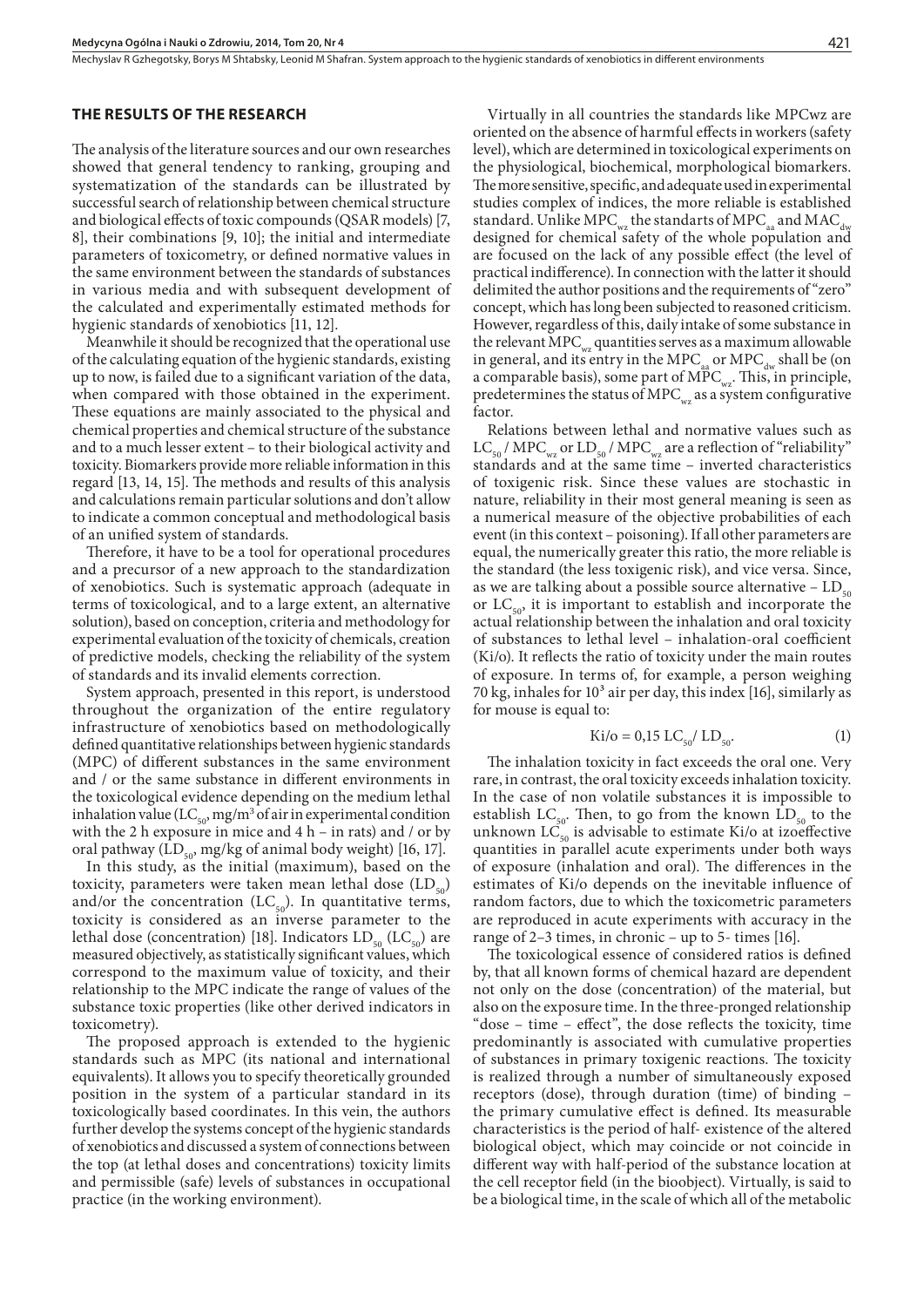and physiological processes in cells, organs and systems, in the organism as a whole are developing [19].

The longer period of the primary reaction is, the stronger and diverse the effects of derivatives, powerful the chemical pressure on the biological systems as a whole and, in particular, displays the cumulative effect at the organism level. During the acute and chronic toxicity, the development of long-term effects of cumulation phenomena manifests themselves in different ways and to varying degrees to calculate them. Therefore, as it has been emphasized earlier [20, 21], a detailed description of cumulative effects can't be obtained by only on any one of the indicators, for example, such as well known in toxicometry coefficient of cumulation at lethal levels set by one of the common scheme of subacute experiment. To complete their qualitative assessment should specifically conduct a comprehensive study of the cumulative properties of substances on their qualitative characteristics and to set quantitative criteria (from the cumulation index and the average time of death of animals in the acute and subacute experiments to possible characteristics of the rate of aging in gerontological and toxicological studies). It is important also to take into account the difficulties associated with the extrapolation of of toxicological data from animals to humans [22].

In general, the toxicity of a substance, usually is associated with its ability to cause a cumulative effect, i.e., lead to increased its action in time without increasing the dose. Thus is the systematization of standards of proof only acquire a maximum after differentiation agents on the severity of their cumulative properties – weak, medium, strong or very strong (extreme) degree. In accordance with the results of our own many years experimental studies, we developed the concept that a higher or lower ratio of lethal and normative values reflect their cumulative toxicity. To some extent it is inherent in each of the substances, and therefore leads to their conjugate grouping. The latter is, in turn, a part of the standards system in one environment (adopted system of coordinates). If the system is based on the same sign (e.g., toxicity in inhalation or oral exposure), there is a basis for chemicals standardization and ranking in any environment, and consequently, for the creation of a unified system of hygienic standardization of xenobiotics in all environments.

Optimism in this issue is inspired by the results of calculations based on the linear model:

$$
y = (\alpha \pm \Delta \alpha) x + (b \pm \Delta b) \tag{2}
$$

where the dependent (y) and independent (x) variable  $$ logarithm of concentrations (doses), α – the angular coefficient, b – the free term. For α close to 1 (angle of the slope – about 45 degrees), the resulting equality (2), it is easy to present by numerical expression of standard in units of  $LC_{50}$  or  $LD_{50}$ . If a definitely differs from 1, the toxicological control sense may be clarified by the standard errors Δa and Δb, where there is pronounced, in particular, the high correlation coefficient  $(r)$  between the variables for a particular group from n agents. This is confirmed by the results of analysis given in the Table 1.

Distribution of substances by the relations of reliability and correlation with MPC $_{\rm{wz}}$  with LC<sub>50</sub> of industrial chemicals and  $LD_{50}$  of pesticides in mice and rats

In assessing the presented in the table data should pay attention to three of the most important points. First one, the group obtained a ratio to increase the reliability of the **Table 1.** Distribution of substances by the relations of reliability and correlation with MPC<sub>wz</sub> with LC<sub>50</sub> of industrial chemicals and LD<sub>50</sub> of pesticides in mice and rats

| Reliability factor    | $LC_{50}/MPC_{wz}$<br>(industrial substances) |       |      | $LD_{50}/$ MPC $_{\text{max}}$<br>(pesticides) |       |      |
|-----------------------|-----------------------------------------------|-------|------|------------------------------------------------|-------|------|
|                       | n                                             | %     | r    | n                                              | %     | r    |
| Mice                  |                                               |       |      |                                                |       |      |
| all WPC <sub>wz</sub> | 255                                           | 100,0 | 0,74 | 159                                            | 100,0 | 0,49 |
| $< 500*$              | 96                                            | 37,6  | 0,93 | 38                                             | 23,9  | 0,93 |
| 501-2500              | 89                                            | 34,9  | 0,98 | 73                                             | 45,9  | 0,92 |
| 2501-12500            | 46                                            | 18,1  | 0,98 | 37                                             | 23,3  | 0,96 |
| $>12500**$            | 24                                            | 9,4   | 0,72 | 11                                             | 6,9   | 0,82 |
| Rats                  |                                               |       |      |                                                |       |      |
| all WPC <sub>wz</sub> | 130                                           | 100,0 | 0,71 | 188                                            | 100,0 | 0,49 |
| $\leq 500*$           | 42                                            | 32,3  | 0,88 | 21                                             | 11,2  | 0,73 |
| 501-2500              | 59                                            | 45,4  | 0,98 | 88                                             | 46,8  | 0,92 |
| 2501-12500            | 23                                            | 17,7  | 0,98 | 59                                             | 31,4  | 0,94 |
| $>12500**$            | 6                                             | 4,6   |      | 20                                             | 10,6  | 0,79 |
|                       |                                               |       |      |                                                |       |      |

\* Including for 3 substances LC<sub>s0</sub>/ MPCwz ≤ 80.<br>\*\* Including for 5 substances LC<sub>s0</sub>/ MPCwz > 62500; for the remaining 19 substances in the<br>range of LC<sub>s0</sub>/ MPCwz = 12501…62500 we have r = 0,96

correlation coefficient to the most high (from 0.49 to 0.98). The value of the reliability index in 90–95% of cases in the range of 500–12500, i.e. sufficiently high. Second, the number of relations  $LC_{50}/\text{MPC}_{\text{wz}}$  is only 7.8% of the population ratio, i.e., almost no effect on the character of the distribution (the exponent of reliability in three main groups (500–12500), which may be related deviations from the general principles of justification toxicometric standards or receipt of information (the latter is less likely). Third, although there are certain features in establishing MPC $_{\text{wz}}$  for pesticides [21], the two halves of the table (for industrial toxins and pesticides, as well as animals of different species) are nearly identical, which indirectly confirms the universality of the used by authors the indices of standards reliability.

Basically, it corresponds with the detailed consideration of I.V. Sanotsky and I.P. Ulanova [23], proposed by K.K. Sidorov classification of cumulative activity (degree of cumulation) by the index of biological action zone (Zbiol) to the substances standards in the working zone, the atmosphere and drinking water reservoirs. As applied to the air sphera it was identified four cumulative grade, and to the water – five. Zbiol values are found from the conditions:

$$
Z_{\text{biol}} = LC_{50} / \operatorname{Lim}_{\text{chr}} = LD_{50} / \operatorname{Lim}_{\text{chr}} \tag{3}
$$

where, almost regardless of the pathways of exposure of the chemical agent the threshold concentration (inhalation – in mg/m3 air or threshold dose (for ingestion – in mg/kg of body weight) – indicators of chronic hazards of the substances. Zbiol reflects the cumulative properties of toxicant and is also a measure of the activity of the organism's defenses. Therefore the wider Zbiol is, the higher the risk of chronic poisoning. In the considered as an example K.K. Sidorovs' classification interval values between classes on Zbiol differ by an order of magnitude (10, 100, 1000, and more than 1000 for the substances in the working zone with varying degrees of cumulation). It reflects the logarithmic (or rather, exponential) principle variation of toxicity and can be accepted for any classification (or system) in quantitative toxicology. This again shows that a systematic approach to the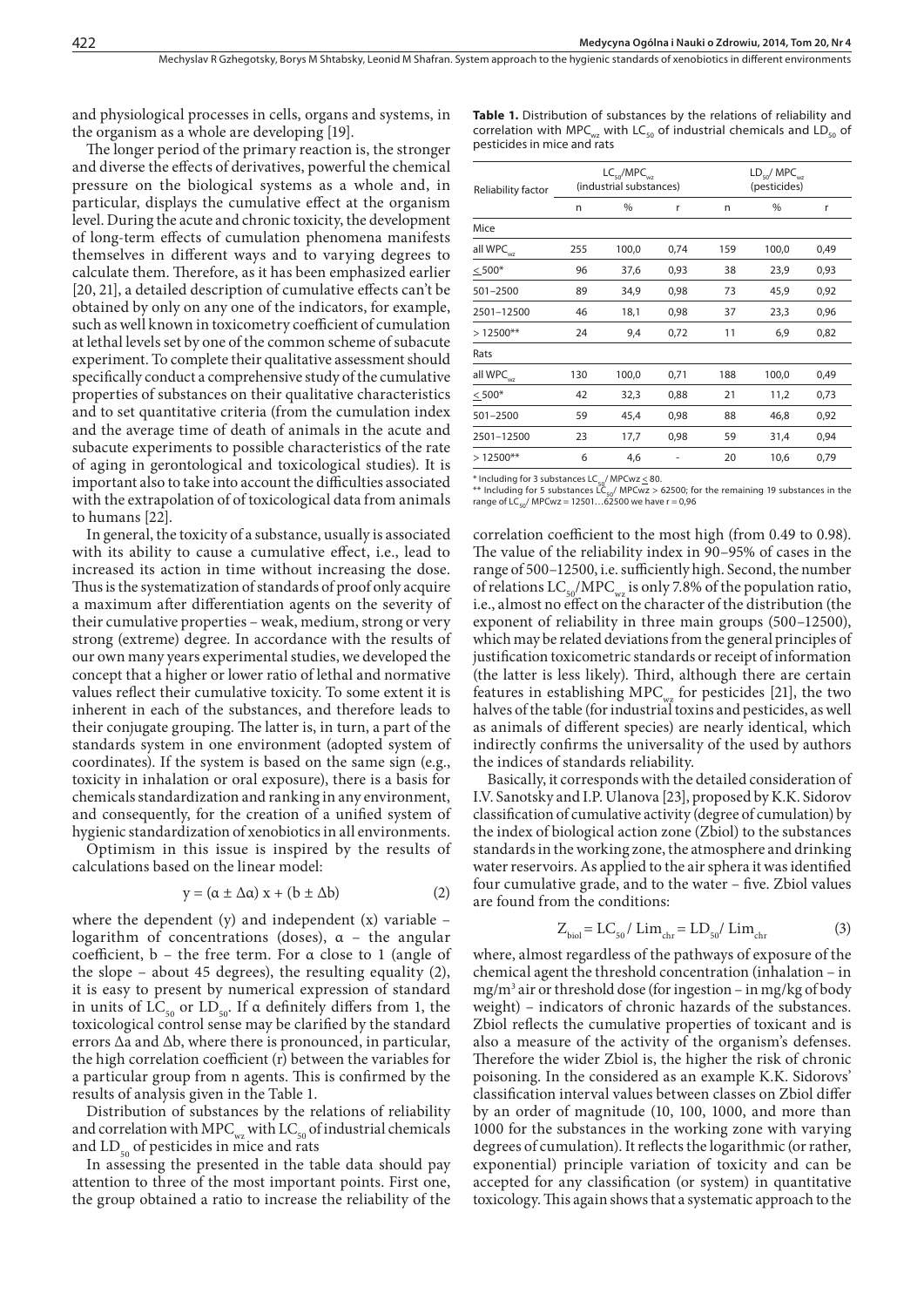hygienic standards originated in the practice of experimental validation of toxicity

The considered principle has been used by the authors of this research. According to equation (2) it was obtained 4 general and 16 quotient grouped equations, the regression analysis of which showed that the consequence of increasing the correlation coefficient becomes approximation of the angular coefficients to 1,0. In general, the considered dependence is determined by the equation:

$$
\lg \text{MPC}_{\text{wz}} = \lg \text{LC}_{50} - (\text{b} \pm \Delta \text{b}),\tag{4}
$$

where the remote of normative values from the top of the inhalation toxicity border is determined by the absolute values of the free terms ( $b + \Delta b$ ), according to the four degrees of cumulative substances (mild, moderate, severe, very severe) under the following conditions: first, the mean average of free members (b) are central to the permitted range  $(b + \Delta b)$  for each degree of accumulation of substances, and secondly, all 4 bands are docked and overlap all known (calculated from pooled data) reliability ratios of  $\text{MPC}_{wz}$ , and thirdly, as it is shown by the calculations for the most cumulative substances actual ratio of  $LC_{50}$ / MPC<sub>wz</sub> > 62500, but generally does not exceed 100,000.

The above mentioned conditions satisfies a solution, in which for highly cumulative chemicals the geometric mean of the absolute value of  $b = \lg 35\,000 = 4.54$ . Its consequent meaning reducts in each adjacent group of less cumulative substances (lg 5 = 0.7), and the absolute value of  $\Delta b = 0.5$  lg 5 = 0.35, which applies to all 4 groups. As a result, according to the four groups of substances which have different degrees of cumulative properties, there are:

$$
lg \text{MPC}_{\text{wz}} = lg \text{ LC}_{50} - (4,54 \pm 0,35), \tag{5}
$$

$$
lg \text{MPC}_{wz} = lg \text{LC}_{50} - (3,84 \pm 0,35), \tag{6}
$$

lg MPC<sub>wz</sub> = lg LC<sub>50</sub> – (3,14 ± 0,35), (7)

$$
\lg \text{MPC}_{wz} = \lg \text{LC}_{50} - (2.44 \pm 0.35). \tag{8}
$$

Thus, there are obtained four basic equations of reliability  $(5)$  – (8), forming a matrix of MPC<sub>wz</sub>. It covers all the possible values  $LC_{50}$ / MPC<sub>wz</sub> from 77,63 to 123,0 (otherwise, from  $\text{MPC}_{wz} = 0.000013$  to 0.00813 LC<sub>50</sub>), and compatible with it any private regression establishes a relationship of  $\text{MPC}_{wz}$ from  $LC_{50}$ . However, the sheer expression (5) – (8), although similar to the regression equation in the form they are known to be either in the genesis or by the final content. These basic equations are generalized toxicological legitimate regulatory decisions that determine the ranges should theoretically allowed values of  $\text{MPC}_{wz}$  to the substances of varying cumulation degrees (in counts is the minimum of the actual values of  $LC_{50}$  for mice or rats). The decision to classify a substance to the one of groups in terms of cumulative toxicity remains (within the allowed values for substances of this group) is up to developer of MPC<sub>wa</sub>. The last, in principle, also determined the objective need for periodic revision of the national regulatory framework of any country, where is developed own legislation on the chemical safety, and the relevant international documentation too, in order to their harmonization and renovation.

The principal consistency of the whole proposed system of standards provides the logic of successive transitions from relations reliability of MPC $_{\text{wz}}$  to co-organizing relations of  $\text{MPC}_{a}$  (as the way of entering to the organism of xenobiotics is the same). The system then allows to go to the relations regarding the reliability  $\text{MPC}_{\text{dw}}$  to  $\text{LC}_{\text{50}}$  and further, given Ki/o, to the relations in the form of reliability  $\text{MPC}_{du}$ as maximum ineffective dose (MID) and the acceptable daily intake (ADI), because these standards, so as  $\text{MPC}_{\text{dust}}$ apply to whole population. Methods of hygienic standards of chemicals study of in different media described by the authors of this work in the Ministry of Health approved the Methodological guidance [23]. However, their detailed analysis is beyond the scope of this paper.

The high degree of commonality of systems approach in relation to different normative databases (other systems) used in international practice, traced by comparing the quantitative parameters by calculating the applicable U.S. counterparts of MPC $_{\text{wz}}$ . There were established for this relationship between the numerical values of the IDLH ratio and three analogues  $MPC_{w}$  by U.S. standards (TLV, PEL, REL) with each other and IDLH / MPC<sub>wz</sub>. The analysis showed that out of 265 agents to 134 agents (50.6%), all three standards (TLV, PEL, REL) are numerically the same (they are marked as TPR). Between the remaining (49.4%) at least one of the three ratios was significantly different from others. For 39 substances all three standards were differ.  $\text{MPC}_{wz}$  were known for 189 of the 265 substances. The results of the group of these relations are presented in the Table 2.

**Table 2.** Distribution of substances (%) of their relationship to IDLH/MPC<sub>wz</sub>

| Groups (to the<br><b>IDLH</b> ratio) |                           |                    |                    |                           |                                       |
|--------------------------------------|---------------------------|--------------------|--------------------|---------------------------|---------------------------------------|
|                                      | <b>TPR</b><br>$(n = 134)$ | TLV<br>$(n = 131)$ | PEL<br>$(n = 131)$ | <b>REL</b><br>$(n = 134)$ | $IDLH/MPC$ <sub>wz</sub><br>$(n=189)$ |
| < 50                                 | 35,1                      | 14.1               | < 50               | 35,1                      | 14.1                                  |
| 51300                                | 44.0                      | 48.1               | 51300              | 44.0                      | 48.1                                  |
| 3011500                              | 16,4                      | 25,2               | 3011500            | 16.4                      | 25,2                                  |
| 15017500                             | 3.7                       | 10,7               | 15017500           | 3.7                       | 10.7                                  |
| >7500                                | 0.8                       | 1.5                | >7500              | 0.8                       | 1,5                                   |

As it is seen from the data in Table 2, the grade of the received data on 5 groups with 5–6-fold intervals covers all the factual materials and does not contradict the logic of relations of the proposed system. Only 1,0–11,0% of substances yield ratio is higher than the reliability of the reporting range (50–7500). Moreover, about 70–90% of the values are within the limits of 1500.

Only heterogeneous ratio IDLH /  $MPC_{wz}$  almost uniformly distributed in the range of 51–7500. In other words, the productivity of the systems approach is confirmed on a sufficiently large set of databases on the health standards in different countries.

#### **DISCUSSION**

Comparison of the data, summarized in Tables 1 and 2, which, in spite of criterial and methodological bases differences in justifying the hygienic standards, they are not only satisfactorily arranged in the proper system, but quite clearly matched to each other. This, in particular, is a quantitative expression of the distribution of the reliability standards, depending on the cumulative properties of the chemicals.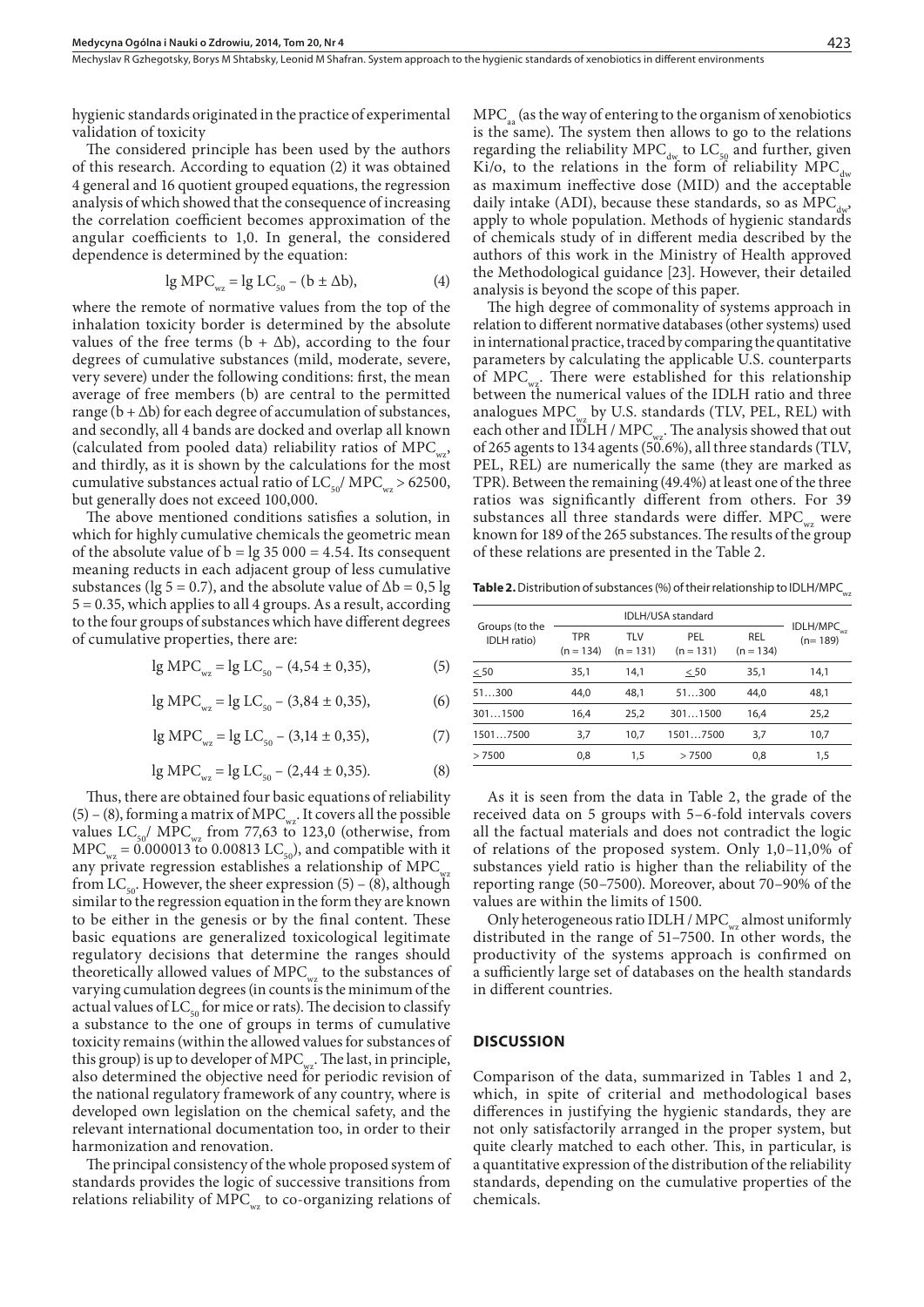#### **CONCLUSION**

- 1. Toxicologically informative developed and proposed for use in the practice of hygienic standardization system has successfully solved the problem of forecasting the values of specific regulations in the same environment and different environments with the limited set of toxicometric data.
- 2.The systems approach to the hygienic standards reasoning makes it easy to move from one regulation system to another, as well as adjust some standard value if it do not fit into the logic of comparative evaluation (the location in the series of cumulative toxicity and reliability).
- 3. These opportunities are of interest not only for toxicologists and hygienists, but the designers of industrial, transportation and public projects, specialists providing health and chemical safety, including in divisions on the liquidation and prevention of emergency situations. This is evidenced by 10 years of experience in systematic approach and Methodical Guidance application [23].
- 4. However, the activity of the systems approach improving and optimization should be considered in terms of experimental data acquisition, correction of individual invalid standards, harmonization of national and international databases, the wider application in the task of the risk assessment for the health of workers and the population.
- 5. It is necessary to clarify the biological (toxicological) significance of relations such as  $LC_{50}$  (LD<sub>50</sub>) / MPC, applied to different standards (in various media), as well as opportunities to display it on a logarithmic scale, the use for predicting the degree of cumulative activity of new chemical compounds. While still controversial assessment of the importance of reliability, its numerical expression and interpretation in solving applied (practical) problems. The authors are optimistic about the prospect of the

"removal" of emerging issues and continue to work in this direction.

#### **REFERENCES**

- 1.GCO. Global Chemicals Outlook. Towards Sound Management of Chemicals. Trends and Changes. Synthesis Report for Decision-Makers. – Geneva: UNEP. – 2011.p.44
- 2.Kundiev YI, Trachtenberg IM. [Chemical Safety in Ukraine]. Kiev: Avicenna. – 2007.p.72 (in Russian).
- 3.Topping M. Occupational exposure limits for chemicals // Occup Environ Med. 2001; 58(1): 138–144.
- 4.[Liang Y,](http://www.ncbi.nlm.nih.gov/pubmed?term=Liang%20Y%5BAuthor%5D&cauthor=true&cauthor_uid=16624464) [Wong O,](http://www.ncbi.nlm.nih.gov/pubmed?term=Wong%20O%5BAuthor%5D&cauthor=true&cauthor_uid=16624464) [Yang L,](http://www.ncbi.nlm.nih.gov/pubmed?term=Yang%20L%5BAuthor%5D&cauthor=true&cauthor_uid=16624464) [Li T](http://www.ncbi.nlm.nih.gov/pubmed?term=Li%20T%5BAuthor%5D&cauthor=true&cauthor_uid=16624464), [Su Z.](http://www.ncbi.nlm.nih.gov/pubmed?term=Su%20Z%5BAuthor%5D&cauthor=true&cauthor_uid=16624464) The development and regulation of occupational exposure limits in China /[/Regul Toxicol Pharmacol.](http://www.ncbi.nlm.nih.gov/pubmed/16624464) 2006; 46(2): 107–113.
- 5.Principles of Forecasting (International Series in Operations Research & Management) / Red.: S. Armstrong. – Berlin: Springer Verlag; 2001, p. 849.
- 6.Antomonov M. [Mathematical processing and analysis of medical and biological data] – Kiev, 2006; p.558 (in Russian).
- 7.[Kupczewska-Dobecka M,](http://www.ncbi.nlm.nih.gov/pubmed?term=Kupczewska-Dobecka%20M%5BAuthor%5D&cauthor=true&cauthor_uid=21787637) [Jakubowski M](http://www.ncbi.nlm.nih.gov/pubmed?term=Jakubowski%20M%5BAuthor%5D&cauthor=true&cauthor_uid=21787637), [Czerczak S](http://www.ncbi.nlm.nih.gov/pubmed?term=Czerczak%20S%5BAuthor%5D&cauthor=true&cauthor_uid=21787637). Calculating the dermal flux of chemicals with OELs based on their molecular structure: An attempt to assign the skin notation // [Environ Toxicol Pharmacol.,](http://www.ncbi.nlm.nih.gov/pubmed/21787637)  $2010$ ;  $30(2)$ :  $95-102$ .
- 8.[Combes RD.](http://www.ncbi.nlm.nih.gov/pubmed?term=Combes%20RD%5BAuthor%5D&cauthor=true&cauthor_uid=21756202) Challenges for computational structure-activity modelling for predicting chemical toxicity: future improvements? // [Expert Opin](http://www.ncbi.nlm.nih.gov/pubmed/21756202)  [Drug Metab Toxicol.](http://www.ncbi.nlm.nih.gov/pubmed/21756202) 2011; 7(9): 1129–1140.
- 9.[Lee EG,](http://www.ncbi.nlm.nih.gov/pubmed?term=Lee%20EG%5BAuthor%5D&cauthor=true&cauthor_uid=21047985) [Slaven J,](http://www.ncbi.nlm.nih.gov/pubmed?term=Slaven%20J%5BAuthor%5D&cauthor=true&cauthor_uid=21047985) [Bowen RB,](http://www.ncbi.nlm.nih.gov/pubmed?term=Bowen%20RB%5BAuthor%5D&cauthor=true&cauthor_uid=21047985) [Harper M](http://www.ncbi.nlm.nih.gov/pubmed?term=Harper%20M%5BAuthor%5D&cauthor=true&cauthor_uid=21047985). Evaluation of the COSHH Essentials model with a mixture of organic chemicals at a medium-sized paint producer // [Ann Occup Hyg](http://www.ncbi.nlm.nih.gov/pubmed/21047985), 2011; 55(1): 16–29.
- 10.Shafran LM, Ohulenko OP, Tretyakova OV, Leonova DI. [Mathematical modeling of the problem combined action components of polymeric materials] // J Current problems of transport medicine, 2011; 4(26): 13–21 (in Ukrainian).
- 11.[Calculation methods of hazard and hygienic standards assessment of hazardous substances in different environments] / VG Smirnov, V Maymulov, SP Nechiporenko, SA Loit etc.– М.: Medicina. – 2002, p.130 (in Russian).
- 12.Evaluation of 309 environmental chemicals using a mouse embryonic stem cell adherent cell differentiation and cytotoxicity assay / [Chandler](http://www.ncbi.nlm.nih.gov/pubmed?term=Chandler%20KJ%5BAuthor%5D&cauthor=true&cauthor_uid=21666745)  [KJ](http://www.ncbi.nlm.nih.gov/pubmed?term=Chandler%20KJ%5BAuthor%5D&cauthor=true&cauthor_uid=21666745), [Barrier M,](http://www.ncbi.nlm.nih.gov/pubmed?term=Barrier%20M%5BAuthor%5D&cauthor=true&cauthor_uid=21666745) [Jeffay S](http://www.ncbi.nlm.nih.gov/pubmed?term=Jeffay%20S%5BAuthor%5D&cauthor=true&cauthor_uid=21666745), et al. // [PLoS One](http://www.ncbi.nlm.nih.gov/pubmed/21666745), 2011. – Vol. 6. – Iss. 6. Epub 2011 Jun 7. doi: 10.1371.
- 13.Animal testing and alternative approaches for the human health risk assessment under the proposed new European chemicals regulation / Hofer T, Gerner I, Gundert-Remy U et al. Arch. Toxicol., 2004; Vol. 78: 549–564.
- 14.[Janasik B](http://www.ncbi.nlm.nih.gov/pubmed?term=Janasik%20B%5BAuthor%5D&cauthor=true&cauthor_uid=20442059)**.** Unmetabolized VOCs in urine as biomarkers of low level occupational exposure **/** B. [Janasik,](http://www.ncbi.nlm.nih.gov/pubmed?term=Janasik%20B%5BAuthor%5D&cauthor=true&cauthor_uid=20442059) M. [Jakubowski](http://www.ncbi.nlm.nih.gov/pubmed?term=Jakubowski%20M%5BAuthor%5D&cauthor=true&cauthor_uid=20442059), W. [Wesołowski,](http://www.ncbi.nlm.nih.gov/pubmed?term=Weso%C5%82owski%20W%5BAuthor%5D&cauthor=true&cauthor_uid=20442059) M. [Kucharska /](http://www.ncbi.nlm.nih.gov/pubmed?term=Kucharska%20M%5BAuthor%5D&cauthor=true&cauthor_uid=20442059)/ [Int J Occup Med Environ Health.,](http://www.ncbi.nlm.nih.gov/pubmed/20442059) 2010; 23(1): 21–26.
- 15.Shafran LM, Pychteeva EG, Bolshoy DV [Metallothioneins]. Odessa: Chernomorye, 2011.p.428 (in Russian).
- 16.Shtabsky BM, Gzhegocky MR. [Xenobiotics, chemical homeostasis and human safety]. – Lviv: Nautilus, 1999.p.307 (in Ukrainian).
- 17.Gzhegocky MR, Fedorenko V, Shtabsky BM. [Essays of Preventive Medicine] / Ed. BM Shtabsky. – Lviv: Medicine and Law, 2008.p.400 (in Ukrainian).
- 18.Sanotsky IV, Ulanova IP. [Hazard criteria in hygiene and toxicological risk assessment for energy chemical compounds]. – M.: Medicine, 1975.p.328 (in Russian).
- 19.Shafran LM. [Biological time and the features of age toxicity of xenobiotics] // Essays of age toxicology / Ed. I.M. Trachtenberg. – K.: Avicenna, 2006.p.115–135 (in Russian).
- 20.Shtabsky BM. [Qualimetric assessment of xenobiotics accumulation in toxicology studies] // Gig and sanitary, 1993. № 3. p.77–79 (in Russian).
- 21.Kagan YS. [General toxicology of pesticides]. K.: Zdorovye, 1981. p.176 (in Russian).
- 22.Krasovsky GN, Rakhmanin YA, Egorova NA. [Extrapolation of toxicological data from animals to humans]. – M.: Medicine, 2009.p.208 (in Russian).
- 23.Substantiation of hygienic standards of harmful chemicals in different environments by means of systematic approach. Methodical Guidance MG 1.1.5.-088-02 (official publication). – Kyiv, 2002. p.40 (in Ukrainian).